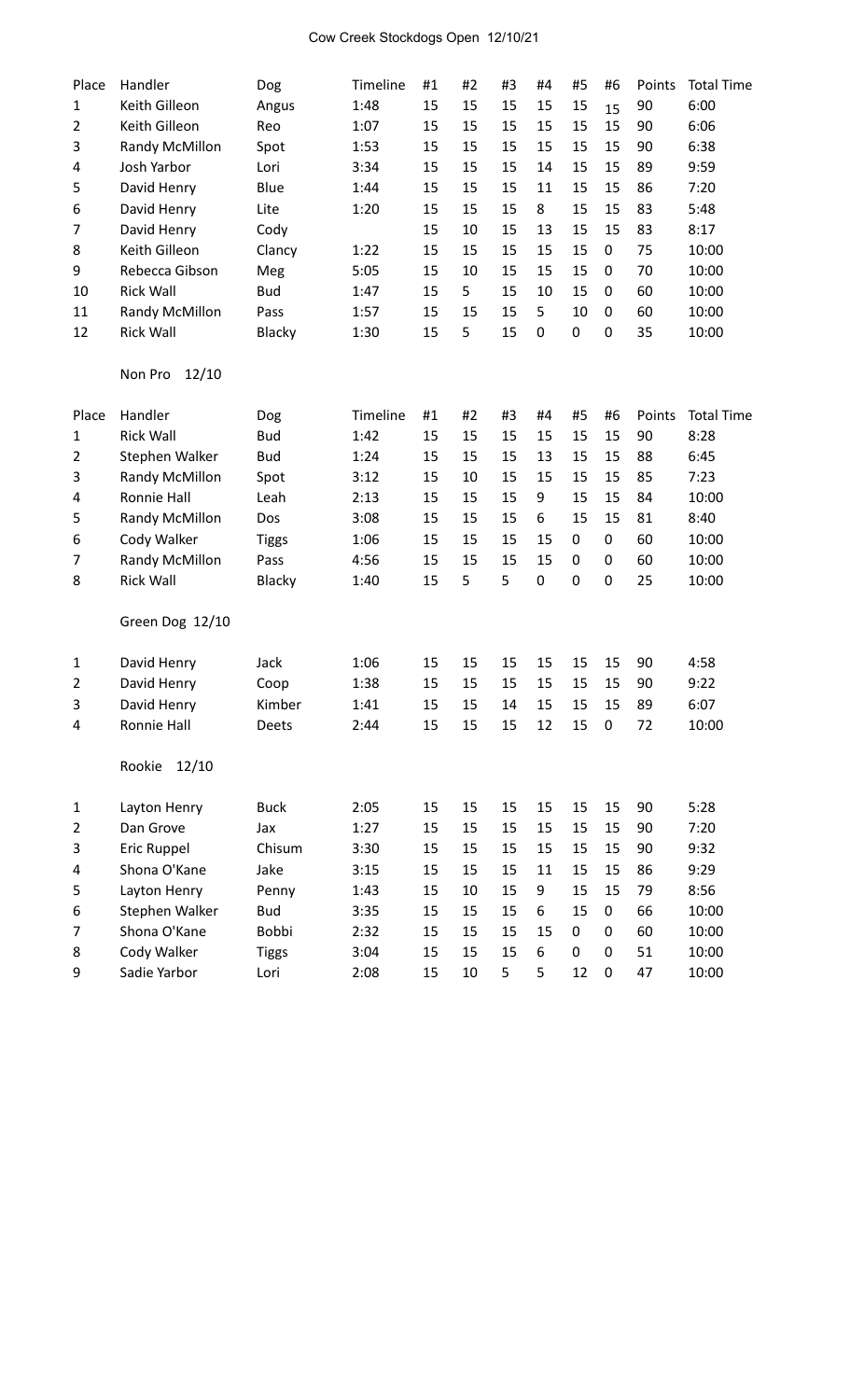# Cow Creek Stockdogs Open 12/11/21

| Place | Handler          | Dog        | Timeline | #1 | #2 | #3       | #4       | #5       | #6       | Points | <b>Total Time</b> |
|-------|------------------|------------|----------|----|----|----------|----------|----------|----------|--------|-------------------|
| 1     | Keith Gilleon    | Angus      | 1:52     | 15 | 15 | 15       | 15       | 15       | 15       | 90     | 5:37              |
| 2     | David Henry      | Cody       | 2:02     | 15 | 15 | 15       | 15       | 15       | 15       | 90     | 6:02              |
| 3     | <b>Rick Wall</b> | <b>Bud</b> | 2:14     | 15 | 15 | 15       | 15       | 15       | 15       | 90     | 7:42              |
| 4     | David Henry      | Lite       | 3:04     | 15 | 15 | 15       | 14       | 15       | 15       | -89    | 6:22              |
| 5     | Keith Gilleon    | Clancy     | 1:38     | 15 | 15 | 15       | 11       | 15       | 15       | 86     | 7:08              |
| 6     | Randy McMillon   | Pass       | 2:22     | 15 | 15 | 15       | 15       | 15       | $\Omega$ | 75     | 9:08              |
| 7     | David Henry      | Blue       | 2:29     | 15 | 15 | 15       | 15       | 15       | $\Omega$ | 75     | 9:00              |
| 8     | <b>Rick Wall</b> | Blacky     | 1:40     | 15 | 10 | 15       | 9        | 15       | $\Omega$ | 64     | 9:00              |
| 9     | Keith Gilleon    | Reo        | 2:23     | 15 | 15 | 15       | 15       | $\Omega$ | $\Omega$ | 60     | 9:00              |
| 10    | Randy McMillon   | Spot       | 1:31     | 15 | 15 | 15       | 4        | 6        | $\Omega$ | 55     | 9:00              |
| 11    | Josh Yarbor      | Lori       | 1:57     | 15 | 0  | $\Omega$ | $\Omega$ | 0        | $\Omega$ | 15     | 9:00              |

# Non Pro 12/11

| Place          | Handler          | Dog           | Timeline | #1 | #2 | #3          | #4             | #5             | #6               | Points | <b>Total Time</b> |
|----------------|------------------|---------------|----------|----|----|-------------|----------------|----------------|------------------|--------|-------------------|
| 1              | Ronnie Hall      | Leah          | 2:20     | 15 | 15 | 15          | 15             | 15             | 15               | 90     | 8:28              |
| 2              | <b>Rick Wall</b> | <b>Bud</b>    | 1:41     | 15 | 15 | 15          | 14             | 15             | 15               | 89     | 6:15              |
| 3              | Randy McMillon   | Pass          | 2:23     | 15 | 15 | 15          | 5              | 15             | 15               | 80     | 7:57              |
| 4              | Randy McMillon   | Spot          | 1:31     | 15 | 15 | 15          | 12             | 15             | $\mathbf 0$      | 72     | 9:00              |
| 5              | Randy McMillon   | Dos           | 2:50     | 15 | 15 | 10          | 14             | 15             | 0                | 69     | 9:00              |
| 6              | Stephen Walker   | <b>Bud</b>    | 1:18     | 15 | 15 | 15          | $\overline{7}$ | 15             | 0                | 67     | 9:00              |
| 7              | <b>Rick Wall</b> | <b>Blacky</b> | 1:28     | 15 | 15 | 15          | 6              | 15             | $\mathbf 0$      | 66     | 9:00              |
| 8              | Cody Walker      | <b>Tiggs</b>  | 2:22     | 15 | 15 | 15          | $\mathbf 0$    | $\mathbf 0$    | $\mathbf 0$      | 45     | 9:00              |
|                | Green Dog 12/11  |               |          |    |    |             |                |                |                  |        |                   |
| $\mathbf 1$    | David Henry      | Coop          | 1:30     | 15 | 15 | 15          | 15             | 15             | 15               | 90     | 5:13              |
| 2              | David Henry      | Jade          | 1:26     | 15 | 15 | 15          | 15             | 15             | 15               | 90     | 5:14              |
| 3              | David Henry      | Kimber        | 2:17     | 15 | 10 | 0           | 0              | $\mathbf 0$    | 0                | 25     | 9:00              |
| 4              | Ronnie Hall      | Tig           | 2:12     | 15 | 0  | 0           | $\mathbf 0$    | 0              | $\mathbf 0$      | 25     | 9:00              |
|                | 12/11<br>Rookie  |               |          |    |    |             |                |                |                  |        |                   |
| $\mathbf{1}$   | Dan Grove        | Jax           | 1:06     | 15 | 10 | 15          | 13             | 15             | 15               | 83     | 5:25              |
| $\overline{2}$ | Eric Ruppel      | Chisum        | 1:31     | 15 | 15 | 15          | 15             | 15             | $\boldsymbol{0}$ | 75     | 9:00              |
| 3              | Stephen Walker   | <b>Bud</b>    | 1:25     | 15 | 15 | 5           | 8              | 12             | 15               | 70     | 8:32              |
| 4              | Layton Henry     | Penny         | 2:03     | 15 | 15 | 15          | 11             | $\overline{2}$ | $\mathbf 0$      | 58     | 9:00              |
| 5              | Sadie Yarbor     | Lori          | 5:29     | 15 | 15 | 15          | 8              | $\mathbf 0$    | 0                | 53     | 9:00              |
| 6              | Cody Walker      | <b>Tiggs</b>  | 3:54     | 15 | 15 | 15          | 6              | $\mathbf 0$    | 0                | 51     | 9:00              |
| 7              | Shona O'Kane     | Jake          | 3:52     | 15 | 15 | 15          | $\mathbf 0$    | $\mathbf 0$    | 0                | 45     | 9:00              |
| 8              | Layton Henry     | <b>Buck</b>   | 1:43     | 15 | 15 | $\mathbf 0$ | $\mathbf 0$    | $\mathbf 0$    | $\mathbf 0$      | 30     | 9:00              |